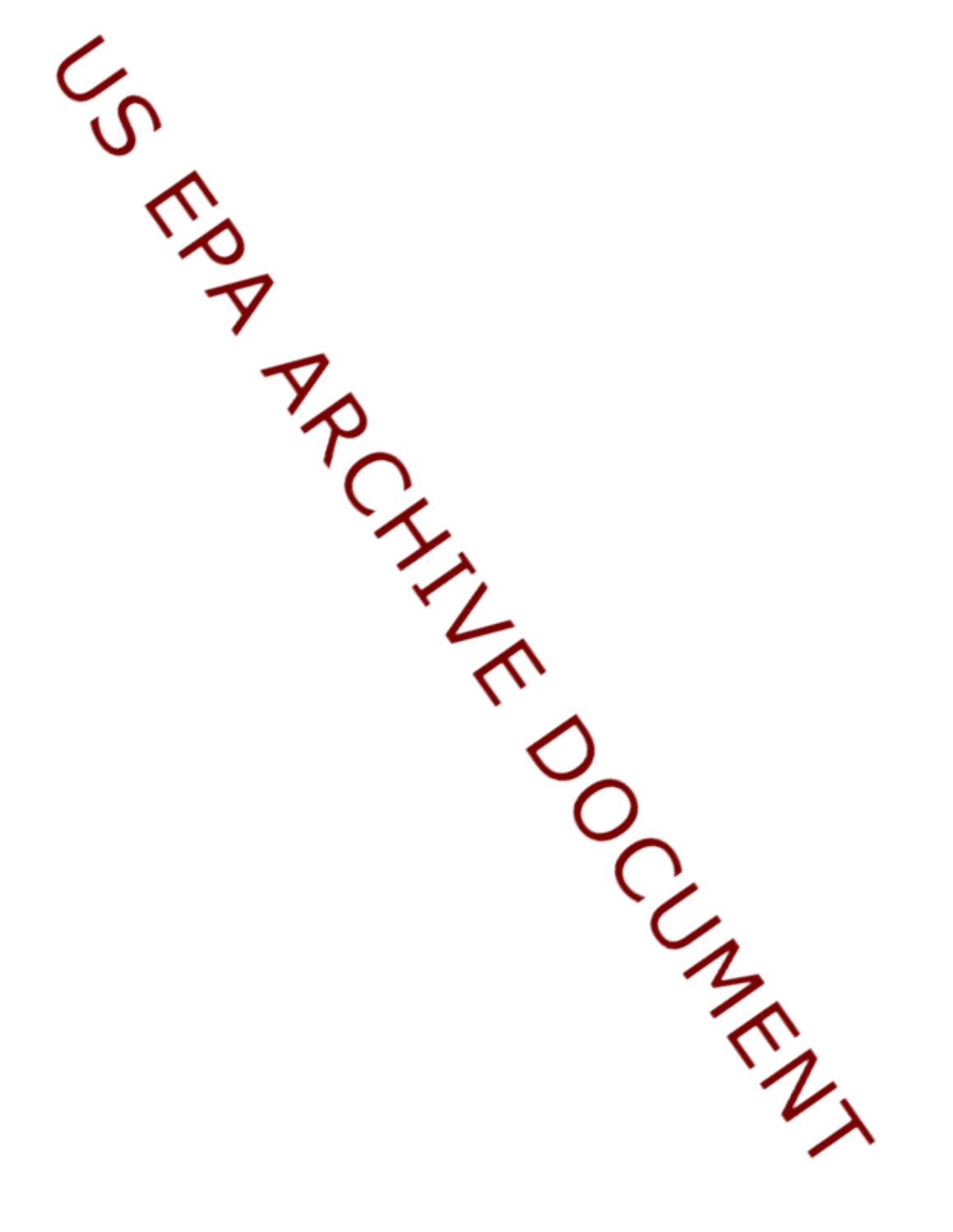# **Technical Factsheet on: 1,2-DICHLOROPROPANE**

[List of Contaminants](http://www.epa.gov/safewater/hfacts.html) 

 As part of the Drinking Water and Health pages, this fact sheet is part of a larger publication: **National Primary Drinking Water Regulations** 

# **Drinking Water Standards**

MCLG: zero mg/L MCL: 0.005 mg/L HAL(child): 10-day: 0.09 mg/L

# **Health Effects Summary**

 Acute: EPA has found short-term exposures to 1,2-dichloropropane at levels above the MCL to potentially impair the functions of the liver, kidneys, adrenal glands, bladder, and the gastrointestinal and respiratory tracts.

 consuming 1 liter of water per day: a ten-day exposure to 0.09 mg/L. Drinking water levels which are considered "safe" for short-term exposures: For a 10-kg (22 lb.) child

 potentially affect the liver, kidneys, bladder, gastrointestinal tract and the respiratory tract. Chronic: Long-term exposures to 1,2-dichloropropane at levels above the MCL have been found to

 Cancer: There is some evidence that 1,2-dichloropropane may have the potential to cause cancer from a lifetime exposure at levels above the MCL.

# **Usage Patterns**

Chemical, the only listed producer, discontinued its production in 1991. Production of 1,2- dichloropropane has decreased greatly since a 1980 report of 77 million lbs. Dow

Chemical, the only listed producer, discontinued its production in 1991.<br>The greatest use of 1,2-dichloropropane is as a chemical intermediate in the production of carbon tetrachloride and perchloroethylene, lead scavenger for antiknock fluids, solvent.

Other uses have included: ion exchange resin manufacture, paper coating, scouring, spotting, metal degreasing agent, soil fumigant for nematodes, and insecticide for stored grain.

# **Release Patterns**

1,2-Dichloropropane may be released into the atmosphere or in wastewater during its production or use as an intermediate in chemical manufacture. There were also significant releases during its former use as a soil fumigant. It may also be released as leachate from municipal landfills.

 chlorinated compounds. The largest releases occurred in New York. From 1987 to 1993, according to EPA's Toxic Chemical Release Inventory, 1,2-dichloropropane releases to land and water totalled nearly 104,000 lbs., of which over 98,000 lbs was released to water. These releases were primarily from chemical industries which use it as an intermediate in producing other

# **Environmental Fate**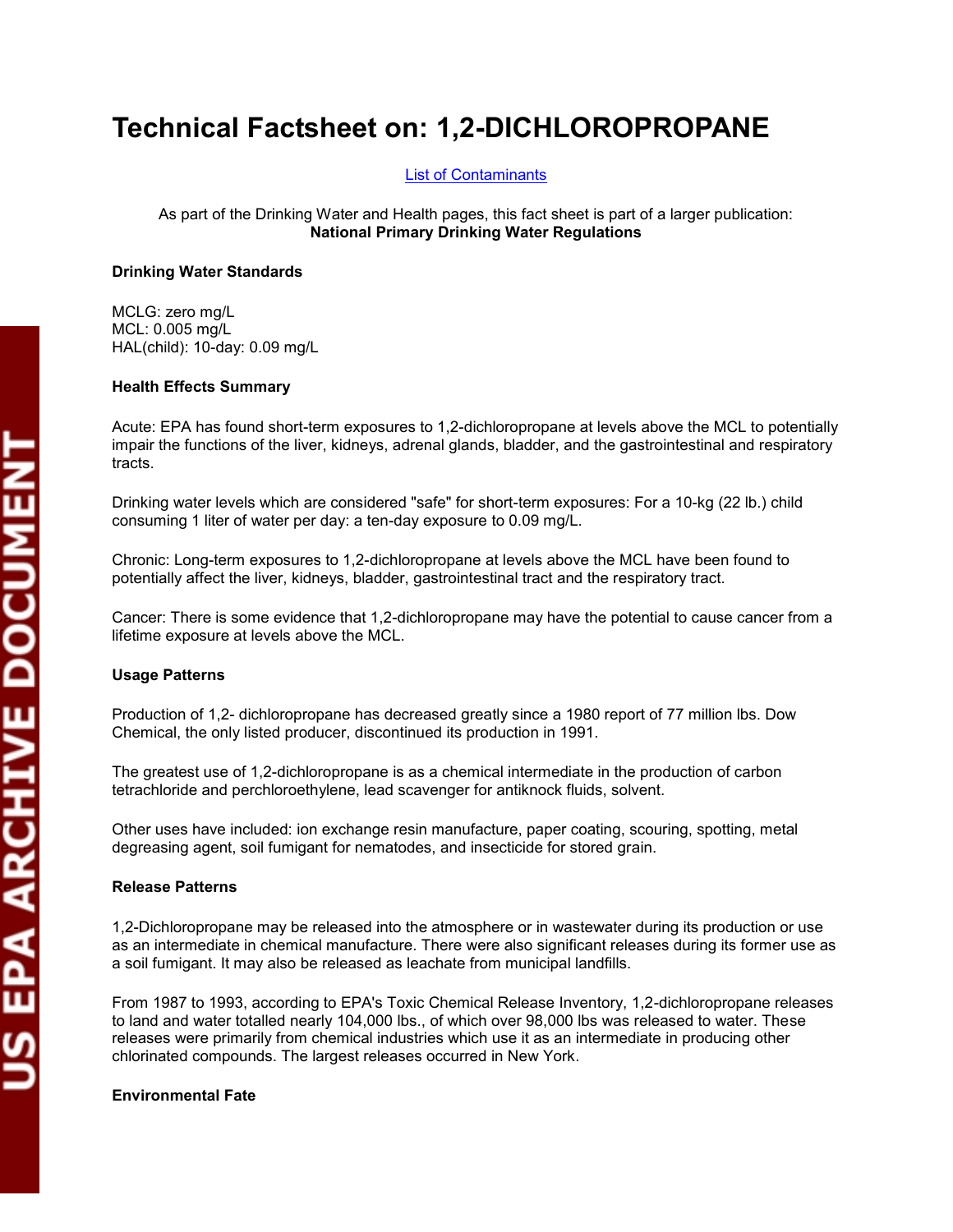If injected into soil 1,2-dichloropropane will be primarily lost by volatilization. 1,2- Dichloropropane has been detected in groundwater where its fate is unknown.

If released to surface water, 1,2-dichloropropane will be lost by volatilization with half-lives ranging from approximately 6 hr for a river to 10 days for a lake.

Adsorption to soil and bioconcentration in fish will not be significant.

 In air it will react with photochemically generated hydroxyl radicals (half-life >23 days) and be washed out by rain. Therefore, there will be ample time for dispersal as is evidenced by its presence in ambient air.

 occur during and after its application as a soil fumigant as well as during its production and other uses. Human exposure is primarily due to inhalation. Occupation exposure, both dermal and via inhalation, will

#### **Chemical/Physical Properties**

CAS Number: 78-87-5

Color/ Form/Odor: Colorless liquid with a chloroform-like odor

M.P.: -100.4 C B.P.: 96.4 C

Octanol/Water Partition (Kow): Log Kow = 2.28

Vapor Pressure: 50 mm Hg at 25 C

Density/Spec. Grav.: 1.16 at 25 C

Density/Spec. Grav.: 1.16 at 25 C<br>Solubility: 26 percent by weight in water at 25 C; moderately soluble in water

Soil sorption coefficient: Koc = 47 in silt loam; very high mobility in soil

Odor/Taste Thresholds: Odor in air not noticeable at 15 to 23 ppm

Bioconcentration Factor: Log BCF is less than 1 in fish; not expected to bioconcentrate in aquatic organisms.

Henry's Law Coefficient: 0.0021 atm-cu m/mole; highly volatile

Trade Names/Synonyms: Propylene dichloride; major component of Nematox, Vidden D, and Dowfume EB-5

#### **Other Regulatory Information**

Monitoring:

-- For Ground/Surface Water Sources:

Initial Frequency- 4 quarterly samples every 3 years

Repeat Frequency- Annually after 1 year of no detection